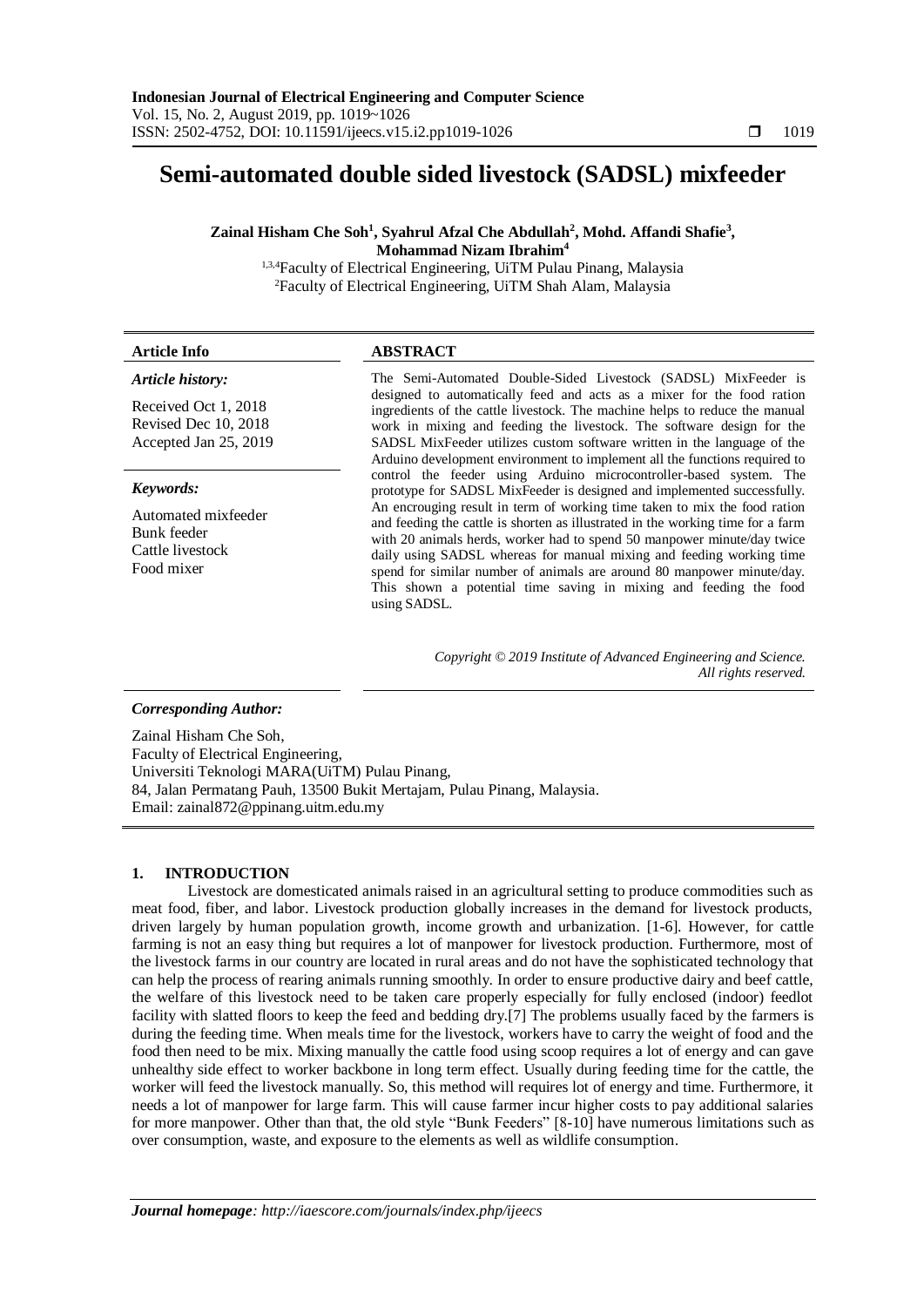Although, the solution for monitoring and control the cattle farm operation and environmental condition available [11-16] but the existing are still lacking of an automated feeder system. An effient feeding system can produce cattle that are physical and geneticly healthy [17-20]. Nowadays, healthy cattle that are well feed can be monitored using computer vison to gauge further the amount of food taken by each individual cattle [21-25]. Therefore, a Semi-Automated Double Sided Livestock (SADSL) MixFeeder system is proposed and developed to provide the food effectively and to control cattle feeding time. This system provides an efficient solution for sufficient quantity of the food distribution, fixed feeding time and hasslefree automatic feeding to help farmers.

The solution for this problem is to automate the livestock food preparation during their meal time by using SADSL MixFeeder as shown in Figure 1. The SADSL MixFeeder is the most in need of forage. The feeder is programmable that utilizes a power source which can be maintain variously. It will be programmed with adjustable length of run-time. Plus, the volume of the grass-fed will determined and programmed by the number of livestock in the farm. Other than that, the combination of improvisation mixer in the feeder will expedite the food preparation time in production of the food to the livestock. This will helps the worker to feed the livestock faster whereby they just need to load the food into the storage and let the food being mix automatically in some programmable time. Thus, this will lead to reduce the time management of livestock food and could ease the user as well as the farmer in managing their livestock food preparation and production. This project helps to minimize the quantity of manpower at the farm and the cost itself.



Figure 1. The block diagram of the SADSL Mixfeeder

Health and wellbeing of worker also protected by using SADSL Mixfeeder. For an example, this machine will provide mixer process to mix several types of cattle foods and farmer do not need to mix the food manually using scoop. Besides that, cattle also is provided with balanced nutrient, this is because all of food will mix together and cattle will eat that food without choose which one types of food that they want, so with used this machine cattle will be provide with good nutrient daily. Other than that, this project is to restrict the over consumption from food wastage of livestock feeding and to reduce the cost.

The SADSL MixFeeder provide safety for user and animal usage. Firstly, this machine can easily operate for putting the pallet food and secondly, the faulted operation of machine will not give hazardous effect to human, beside that the shape of SADSL MixFeeder have round shape at edge of machine and this shape can protect livestock from obtain any injury or bleeding if hitting this machine.

This paper presents the development of SADSL MixFeeder has been proposed to build an automatic livestock feeding system with improvisation of built-in mixer machine. The remainder of the paper is organized as follows. Section 2 describes SADSL MixFeeder system development and design approach in term of hardware and software component. Section 3 discussed the development result of the SADSL MixFeeder system. Finally, section 4 draws our conclusions and point out the ideas for future extension of this work.

# **2. RESEARCH METHOD**

The objective of this project is to build an automatic livestock feeding system with improvisation of built-in mixer machine. With the assist of the SADSL MixFeeder, the farmer will easily conduct and schedule the feeding time of the livestock in their farm. Figure 2 shown the overall flow of the SADSL MixFeeder. First, the farmer will load the food and water needed for the livestock in the storage of the machine. Then, a microcontroller will do the part for the scheduling the time needed to open or close the valve of the storage to feed the livestock. The valve will either open or close in seconds to load out the food and mix all the food ingredient for the food production of the livestock. Then, the livestock will be feed automatically by scheduled time and no over consumption or wastage food will happen as the load out of food and water were measured proportionally with the amount needed for per feeding session and the time to pour out the food and water.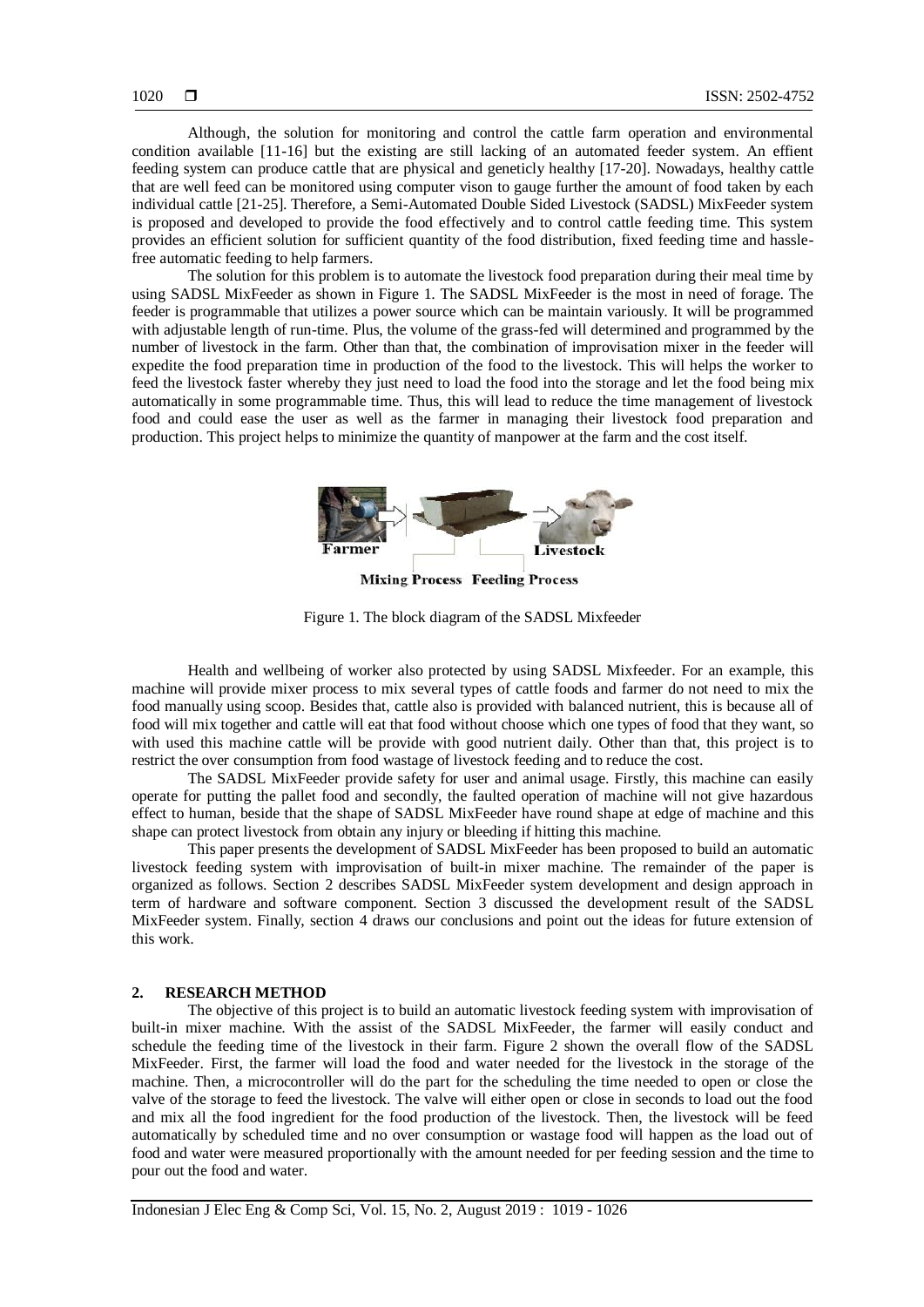

Figure 2. The flow process of the SADSL MixFeeder

The software development flowchart is shown in Figure 3. Firstly, the food ration is placed in food storage container. There are 3 types of foods that need to be mix prior to release to feeder container. Then, Arduino microcontroller is used to schedule the feeding time by opening food storage valves and start the mixing of foods. Once the food is properly mixed through the motorized blade, the food will be release from the mixer container. The releaser valve is active once the motor grinder stops grinding. The releaser valve is open to release the mixed food into flat surface in feeder container.



Figure 3. The flowchart of software development

The hardware circuitry is shown in Figure 4. The whole mixing process will be done through a controller (Arduino) which controls the whole two gear motor and a servo motor which are powered by 9V or 12 V.

*Semi-automated double sided livestock (SADSL) mixfeeder (Zainal Hisham Che Soh)*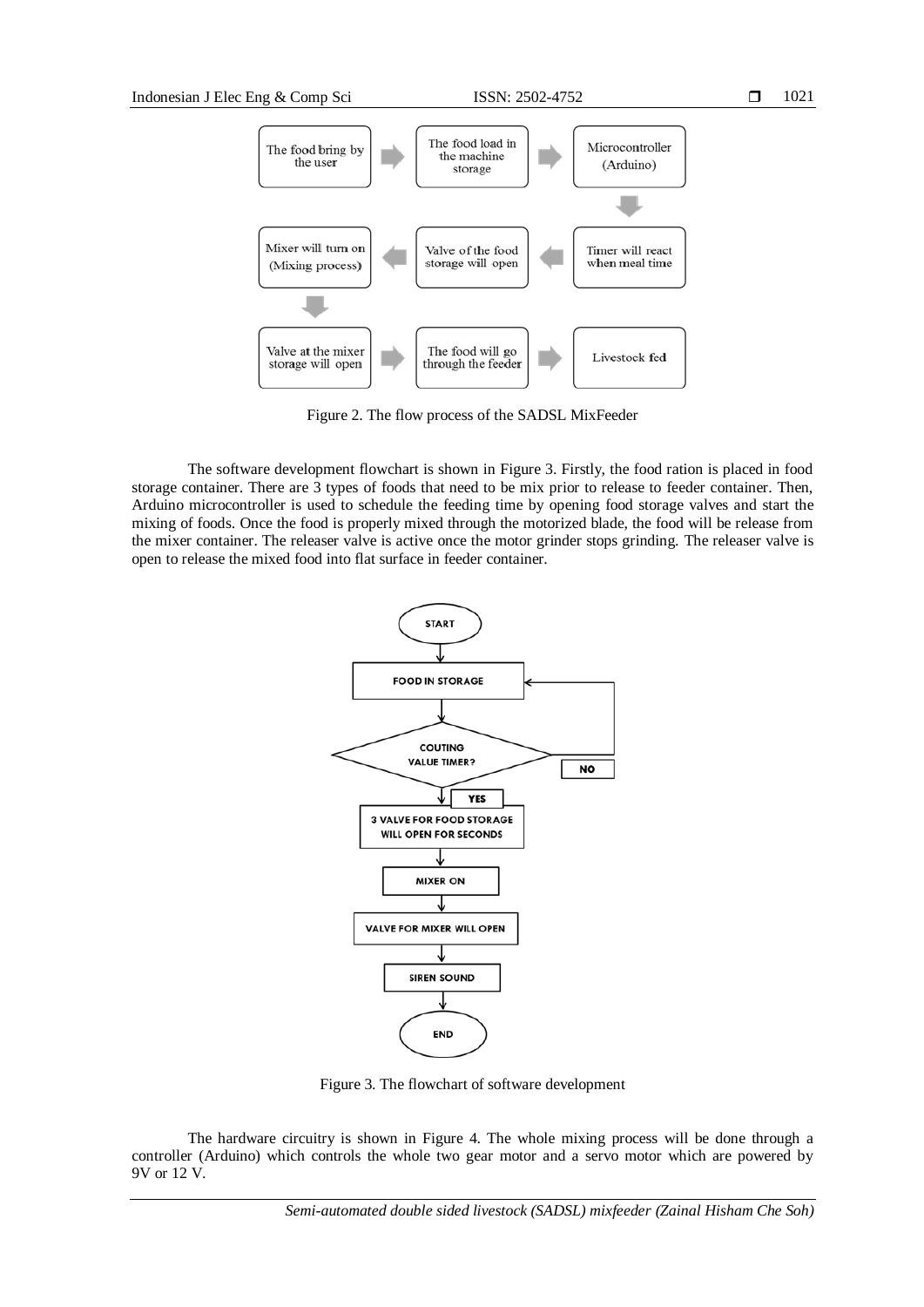

Figure 4. The Hardware and Software implementation architecture

Since motor operates on Pulse Wave Modulation (PWM), most motors will be connected to pins 9, 10 and 11 of Arduino since these pins produced output for PWM. The generated PWM can be adjusted in the coding of the microcontrollers. The servo motor will be used to operate the opening and closing of the valve in which the food will pass through before the mixing process occurs. As for the gear motor, the motor will be controlled through PWM as well. It is estimated the motor will be control through a 12 V with a speed of 3000 to 6000 rpm. Thus, the estimated torque load will be around 1 to 2 kg. The gear motor will be use to propel the mixing blade, for mixing purpose. Since the load of the food ingredients estimated for about 1kg, a high torque load is much preferable.

The SADSL MixFeeder is designed based on user requirement analysis. The design need to be convenient to both user and the livestock. The machine is in rectangular shape. This is to easier the livestock to feed without crowded themselves. The input storage of feed ingredients is designed in partition of four parts. Supposedly, the placement of electrical device will be place beside the machine itself.



Figure 5. The whole view of the Semi-Automated Double-Sided Livestock (SADSL) MixFeeder

Then, the type of blade will be used is the paddle-blade type. The paddle-blade widely used to general usage of mixing process in agriculture. However, this blade need to be custom-made. For this project, the blade will be made up by using zinc. The whole view of the developed MixFeeder is illustrated in Figure 5. Detail components used for development of this MixFeeder are wooden plank, L-bracket, adapter, power window motor, servo motor, shaft and bearing. Wooden planks is used in this project as a prototype body for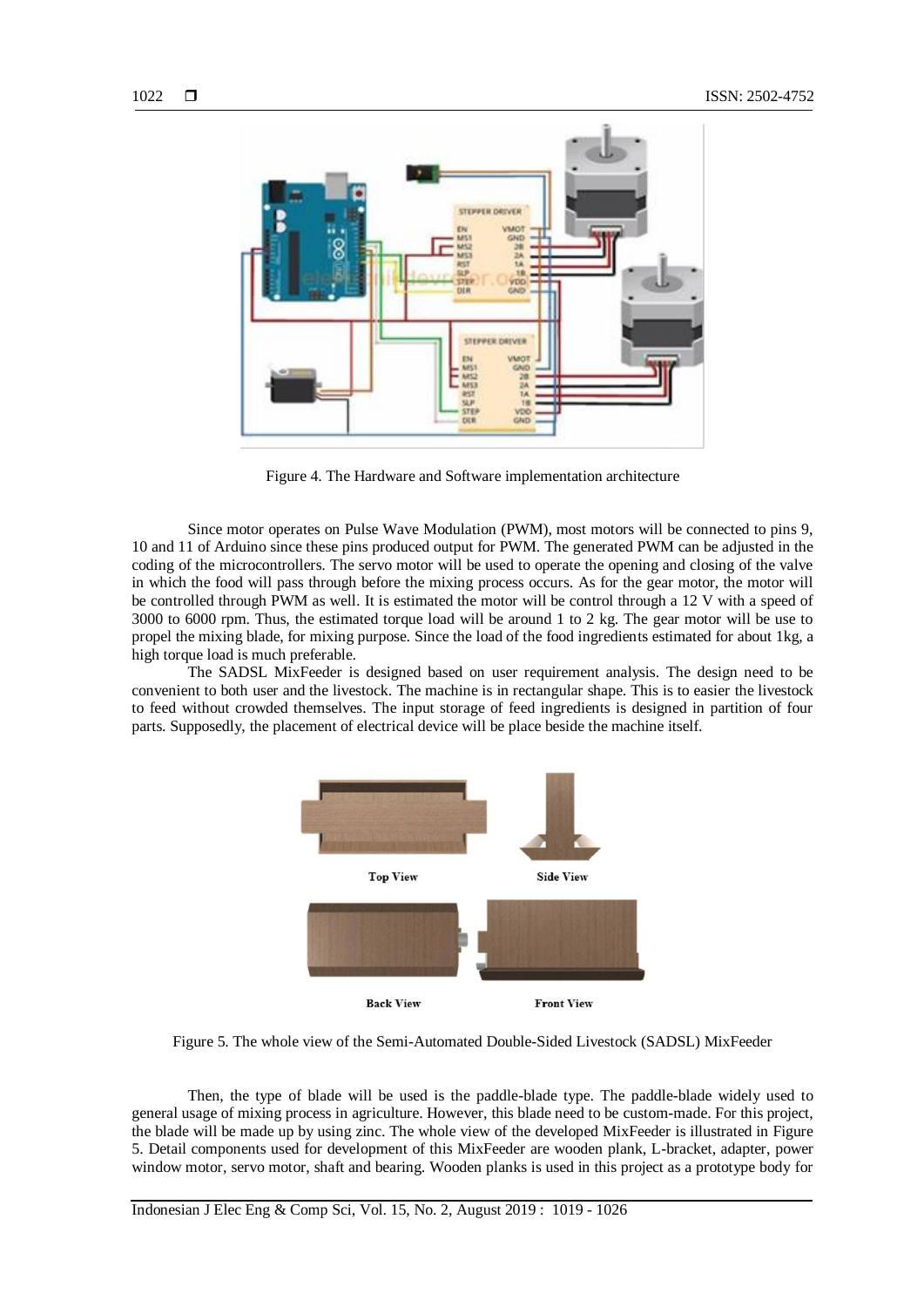the project. This is because we find that using wooden planks as a project structure will look firmer and tidy. It is also strong and can support heavy weight due to large amount of pallet in the storage area.

L-bracket is an intermediate component for fixing one part to another, usually larger, part. Brackets vary wildly in shape, but a prototypical bracket would be the L-shaped metal piece that attaches a shelf (the smaller component) to a wall (the larger component): its vertical arm is fixed to one (usually large) element, and its horizontal arm protrudes outwards and holds another (usually small) element. For this project L bracket used to hold or strengthen the divider wall between the partitions of palette.

An adapter or adaptor is a device that converts attributes of one electrical device or system to those of an otherwise incompatible device or system. Some modify power or signal attributes, while others merely adapt the physical form of one electrical connector to another. Adapter is used in this project instead of battery because the project need more power and last longer.

Power window motor used in this project is because the powers that can accommodate the high number of weight and since the prototype built in a large size, the power window motor required for rotating the shaft and at the same time as operate as mixture. The function of the servo is to receive a control signal that represents a desired output position of the servo shaft and apply power to its DC motor until its shaft turns to that position. The servo has three wire connection: power, ground, and control.

Servo motor used in this project is to open and closed the valve from the palette container to the mixture part. Shaft is a mechanical component for transmitting torque and rotation, usually used to connect other components of a drive train that cannot be connected directly because of distance or the need to allow for relative movement between them. But in this case shaft have been used to connect to the motor so it can rotate and act as a mixture for this project.

A bearing is a machine element that constrains relative motion to only the desired motion, and reduces friction between moving parts. The design of the bearing may, for example, provide for free linear movement of the moving part or for free rotation around a fixed axis; or, it may prevent a motion by controlling the vectors of normal forces that bear on the moving parts. Most bearings facilitate the desired motion by minimizing friction. Bearings are classified broadly according to the type of operation, the motions allowed, or to the directions of the loads (forces) applied to the parts. For this project bearing have been used to connect with the shaft so that the rotation will become smooth.

# **3. RESULTS AND ANALYSIS**

The SADSL MixFeeder prototyped has been developed from version to version by adapting the designs from several testing results. Further explanations of prototyped development and experiment will be discussed in the next subsections.

# **3.1. Prototyped**

Preliminary development works include of component testing. One of the most important experiment is to study, plan and prove the movement of the blade will support the mixing process of the ingredients as shown in Figure 6. The working of power window motor as shown in Figure 7. The final development works involve of the assembly of software development and hardware design as shown in Figure 8.



Figure 6. The custom-made paddle blade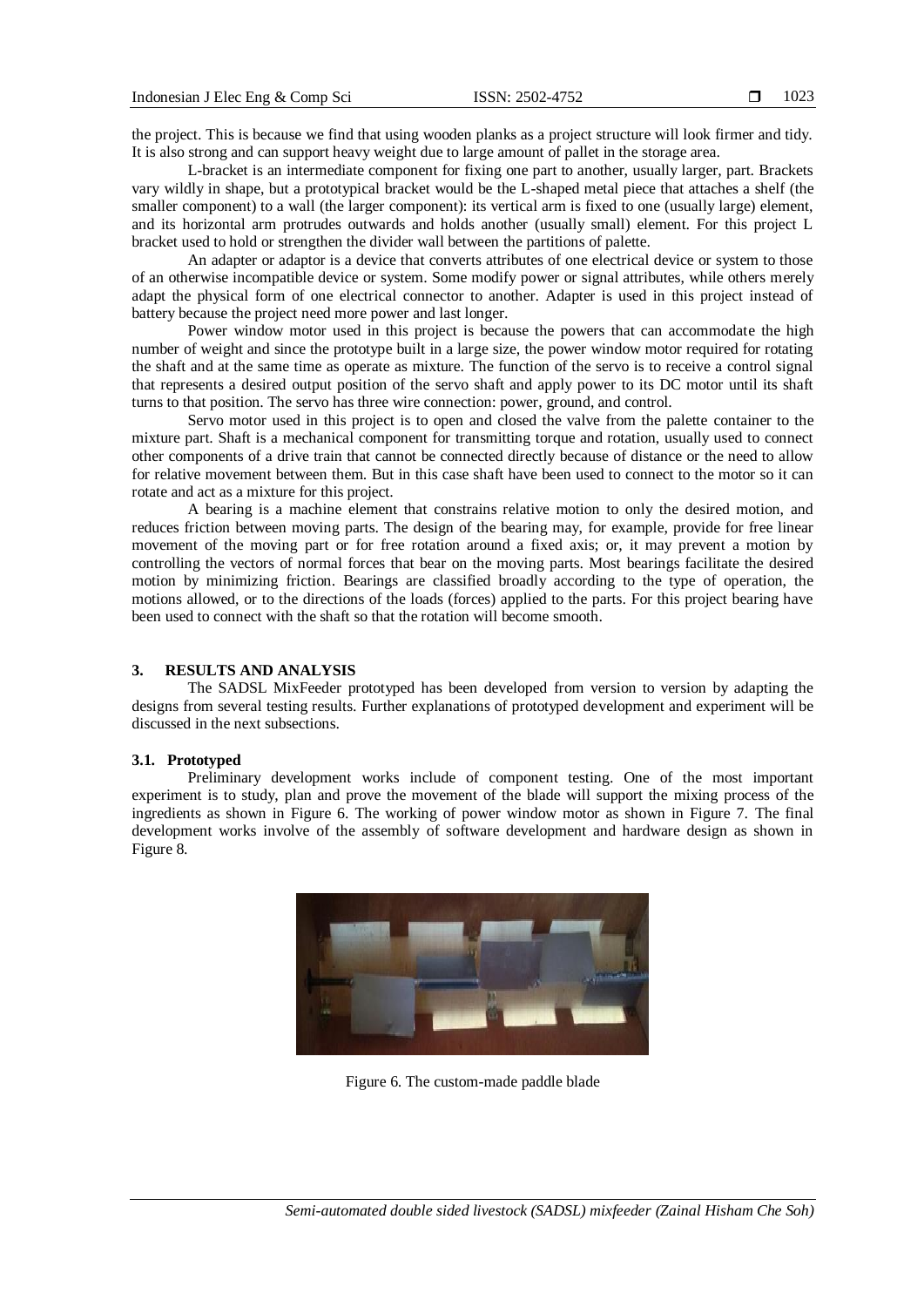

Figure 7. The placement of power window used as the open-close of the feeder valve



Figure 8. The final design of the SADSL MixFeeder

#### **3.2. Final Experiment**

The experiment is done to test the operation of the SADSL MixFeeder operation in real-world condition. The next experiment is focus on the working time measurement of the SADSL MixFeeder. The recording of working time is done at task element level in the form of direct measurements taken by using timer function on smartphone while observing work on one particular farm in Bukit Mertajam. The working time data using SADSL have been recorded and compare with the working time of a manual mixing and feeding. This include the working time requirement for ration management, daily storage container filling and mixing of the food pallet, daily feeding and feeder table cleaning.

The working time modelling shown for a farm with 20 animals herds had to spend 50 manpower minute/day twice daily using SADSL whereas for manual mixing and feeding working time spend for similar number of animals are around 80 manpower minute/day. This shown a potential time saving in mixing and feeding the food using SADSL as shown in Figure 9 below.



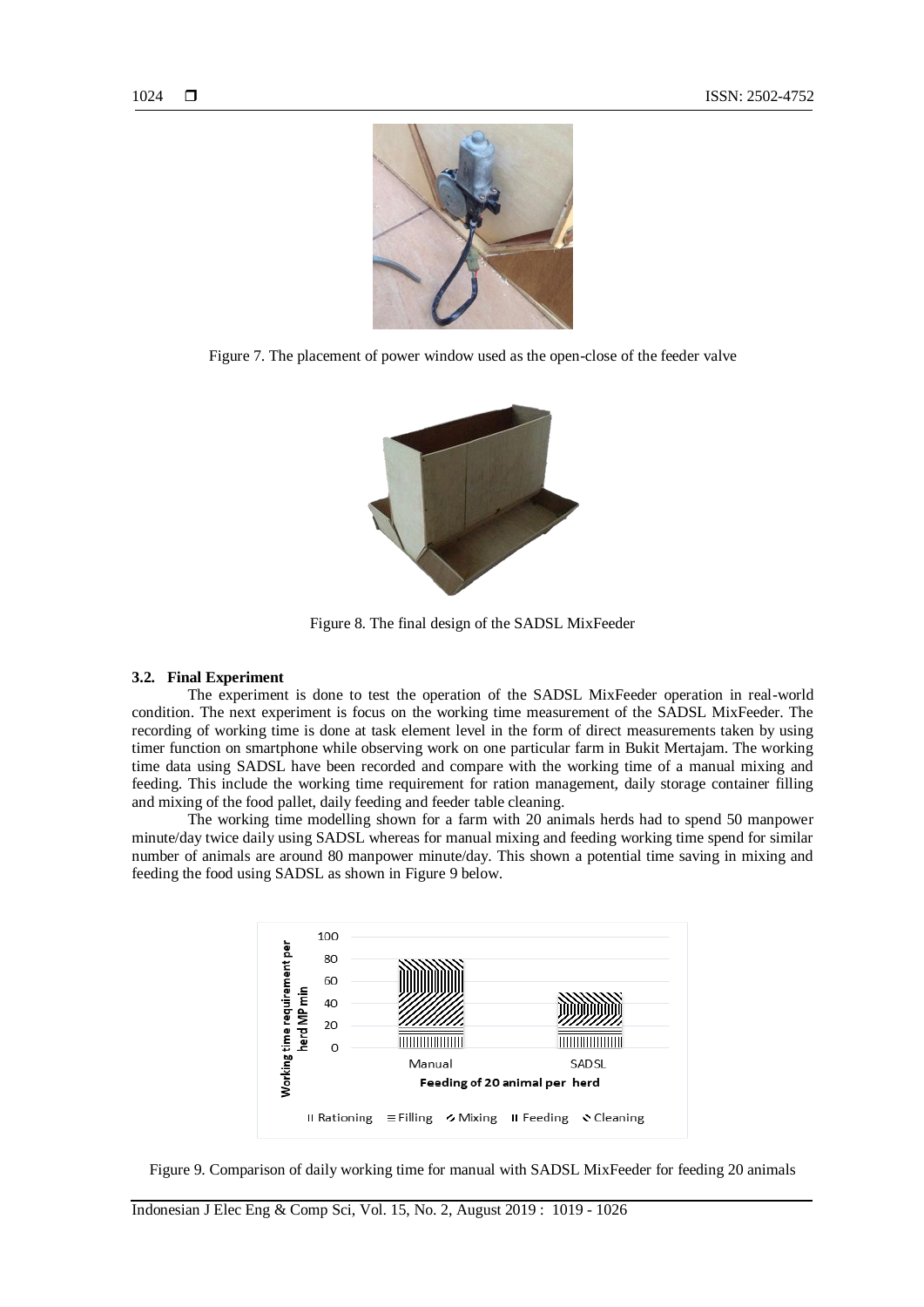#### **4. CONCLUSION**

The SADSL MixFeeder will be an agricultural machinery useful in automation of cattle feeding system that satisfy need of the user to minimize manpower for the farmer itself. This innovation will help the farmer to make their work easier, reduce the labour of manpower and restrict the over consumption from food wastage. The MixFeeder is successfully implemented. In a nutshell, by using SADSL MixFeeder it can help the farmer to make their feeding work more efficient. Further recommendation of future works is implementation of the machine using stronger material such as steel and aluminums structure. The filing of food into container should be fully automated therefore a storage compartment needs to develop on top of the Mixfeeder to fully automated the feeding work.

# **ACKNOWLEDGEMENTS**

This research is partially funded by Research Intensive Faculty (RIF) grant – "Think-pair-share Strategy Using Smartphone To Assist In-Class Formative Assessment" (File No: 600-IRMI/DANA 5/3/ARAS (0024/2016)) from Research Management Institute (RMI), Universiti Teknologi MARA (UITM), Malaysia.

# **REFERENCES**

- [1] Thornton PK, "Livestock production: Recent trends, future prospects". Philos Trans R Soc Lond B Biol Sci 365(1554) pp. 2853-2867, 2010.
- [2] M. Herrero, D. Grace, J. Njuki, N. Johnson, D. Enahoro, S. Silvestri, and M. C. Rufino, "The roles of livestock in developing countries," animal, vol. 7, no. s1, pp. 3-18, 2013.
- [3] Vermeulen, S.J., B.M. Campbell, and J.S.I. Ingram. "Climate Change and Food Systems". *Annual Review of Environment and Resources* 37:195-222, 2012.
- [4] R.K. McGuffey, J.E. Shirley, "The Dairy Farm, Reference Module in Food Science", *Elsevier*, 2016.
- [5] A.D. Herring, "Beef Cattle", Encyclopedia of Agriculture and Food Systems, Academic Press, pp 1-20, 2014.
- [6] Ilija Djekic,"*Environmental Impact of Meat Industry-Current Status and Future Perspectives*", Procedia Food Science, vol. 5, pp 61-64, 2015.
- [7] Marcia I. Endres, Karen Schwartzkopf-Genswein, "Overview of cattle production systems", In *Food Science, Technology and Nutrition*, Advances in Cattle Welfare, Woodhead Publishing, pp 1-26, 2018.
- [8] C.B. Tucker, D.M. Weary, A.M. de Passillé, B. Campbell, J. Rushen, "Flooring in Front of the Feed Bunk Affects Feeding Behavior and Use of Freestalls by Dairy Cows," *Journal of Dairy Science*, vol. 89, no. 6, pp. 2065-2071, 2006.
- [9] Ali A. Witaifi, Ahmed B.A. Ali, Janice M. Siegford,"Stall and feed bunk stocking rates impact cows' diurnal behavior and activity in automatic milking system farms", *Journal of Veterinary Behavior*, vol. 24, pp. 48-55,2018.
- [10] Mary MacArthur, "Feed wasted unless fed in bunks In The Western Producer online", 2008.
- [11] Myeong-Chul Park and Ok-Kyoon Ha, "Development of Effective Cattle Health Monitoring System based on Biosensors," *Advanced Science and Technology Letters*, vol.117, pp.180-185, 2015.
- [12] Andonovic, I, Michie, C, Gilroy, M. "Wireless sensor networks for cattle health monitoring". In: D, Davcev, JM, Gómez (eds) ICT innovations 2009. Berlin, Heidelberg: Springer, 2010, pp.21-31.
- [13] Kwong K. H. Wu T. Goh H. G. Stephen B. Gilroy M. P. Michie C. Andonovic I., "Wireless sensor networks in agriculture: Cattle monitoring for farming industries", *PIERS Online*, vol. 5, no.1, pp. 31-35, 2009.
- [14] Kwong K. H. Wu T.-T. Goh H. G. Sasloglou K. Stephen B. Glover I., "Practical considerations for wireless sensor networks in cattle monitoring applications, Computers and Electronics in Agriculture", 81, pp. 33-44, 2012.
- [15] Nikos Papandroulakis, Papaioannou Dimitris, Divanach Pascal, "An automated feeding system for intensive hatcheries," *Aquacultural Engineering*, vol. 26, 1, pp 13-26, 2002.
- [16] Luc Audet, "Emerging feed mill technology: keeping competitive, Animal Feed Science and Technology", vol. 53(2), pp 157-170, 1995.
- [17] Gonzalez, Félix Hilario Diaz et al, "Feed sorting and intake affected by the physical form and composition of the total mixed ration in dairy cows", Rev. bras. saúde prod. anim. [online]. vol.16, n.3 pp.736-745, 2015.
- [18] Wang, Z.; Nkrumah, J. D.; Li, C. et al. "Test duration for growth, feed intake, and feed efficiency in beef cattle using the GrowSafe System". *Journal of Animal Science*, v.84, p.2289-2298, 2006.
- [19] Arthur, P.F,; Herd, R.M. "Efficiency of feed utilisation by livestock-Implications and benefits of genetic improvement". *Canadian Journal of Animal Science*, v.85, p281-290, 2005
- [20] M. Verdú, A. Bach, M. Devant, "Effect of feeder design and concentrate presentation form on performance, carcass characteristics, and behavior of fattening Holstein bulls fed high-concentrate diets", *Animal Feed Science and Technology*, vol. 232, pp 148-159, 2017.
- [21] V. Bloch, H. Levit, and I. Halachmi, "Assessing the potential of photogrammetry to monitor feed intake of dairy cows," *Journal of Dairy Research*, pp. 1-6. 2019.
- [22] A.N. Shelley, D.L. Lau, A.E. Stone, J.M. Bewley, "Short communication: Measuring feed volume and weight by machine vision", *Journal of Dairy Science*, vol. 99(1), pp386-391, 2016.
- [23] Yukako Kuzuhara, Kensuke Kawamura, Rena Yoshitoshi, Toru Tamaki, Shun Sugai, Mai Ikegami, Yuzo Kurokawa, Taketo Obitsu, Miki Okita, Toshihisa Sugino, Taisuke Yasuda, "A preliminarily study for predicting